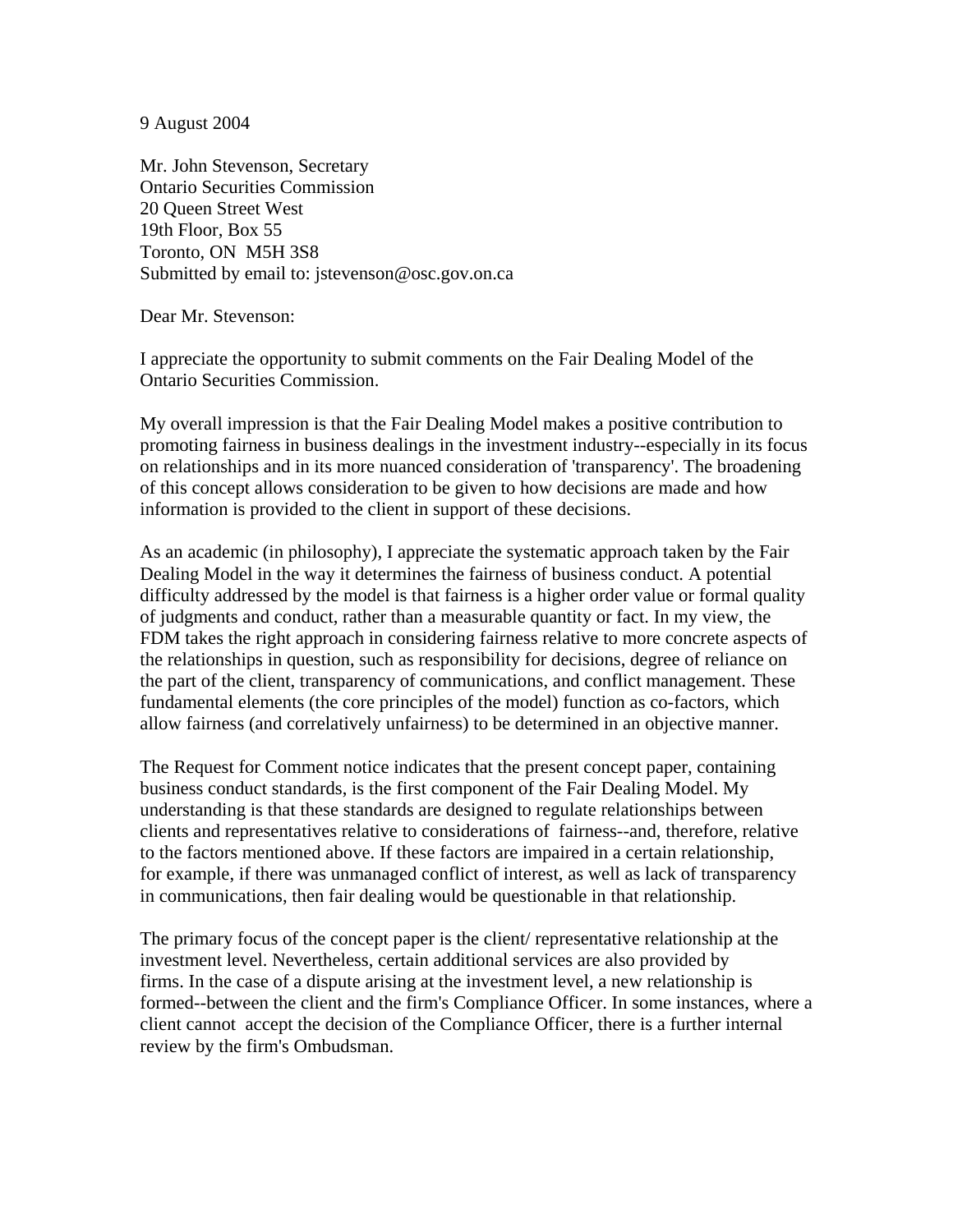My comments on the Fair Dealing Model will consist of an analysis, within the framework of the model itself, of the client/representative relationship that occurs in the context of internal account reviews. In the event of a dispute between a client and his or her investment adviser, the firm's Compliance Department conducts a review to determine whether there has been wrong doing with regard to the adviser's handling of the client's accounts. The main consideration in my present analysis is whether the client/representative relationship in this context is objectively impaired relative to the factors that constitute fair dealing.

While this kind of relationship also falls within the scope of a model designed to regulate the business conduct of financial service providers, the Fair Dealing Model does not address relationships at this level in the current paper. Consideration of this relationship from a regulatory standpoint would seem especially important if the following factors were found to be present: a high degree of reliance on the part of the client, perhaps even at the fiduciary level, together with conflict of interest and lack of transparency in communications. These factors, however, need to be considered in the context of the relationship in question.

The Fair Dealing Model presents a spectrum of relationships at the investment level- from Self-Managed to Managed-For-You, with increasing degrees of reliance on the part of the client together with increasingly stringent requirements with regard to conflict management. Whereas the client is free to choose the type of relationship at the investment level, this choice does not exist in a review of the client's accounts. Where in the above range should the client/representative relationship be situated in this case?

There is reason to believe that it should be classified along the same lines as the third kind of relationship at the investment level. The judgments that determine the outcome of the review are the sole responsibility of the firm's representative. The representative makes the decision and determines the outcome for the client. In view of this, I believe it would be correct to describe this relationship as 'Decided-For-You', equivalent to the Managed-For-You relationship at the investment level. This view is supported by a legal opinion I received on one occasion that the client/Compliance Officer relationship is fiduciary in nature.

At the same time, there would appear to be conflict of interest in this relationship (at least potentially) in that a representative of the firm is investigating the conduct of another representative of the firm and there are financial incentives associated with the outcome of the investigation.

The concept paper notes that reliance and duty in the Managed-For-You relationship are at a fiduciary level and states that this relationship "tolerates virtually no conflicts" (36) and that "no conflicts are permitted without the client's informed consent" (35). It seems problematic, therefore, that in the relationship that occurs in an internal account review, there is both a high degree of reliance by the client on the representative and potential conflict of interest. Evidently there is also lack of transparency in communications as I will discuss below.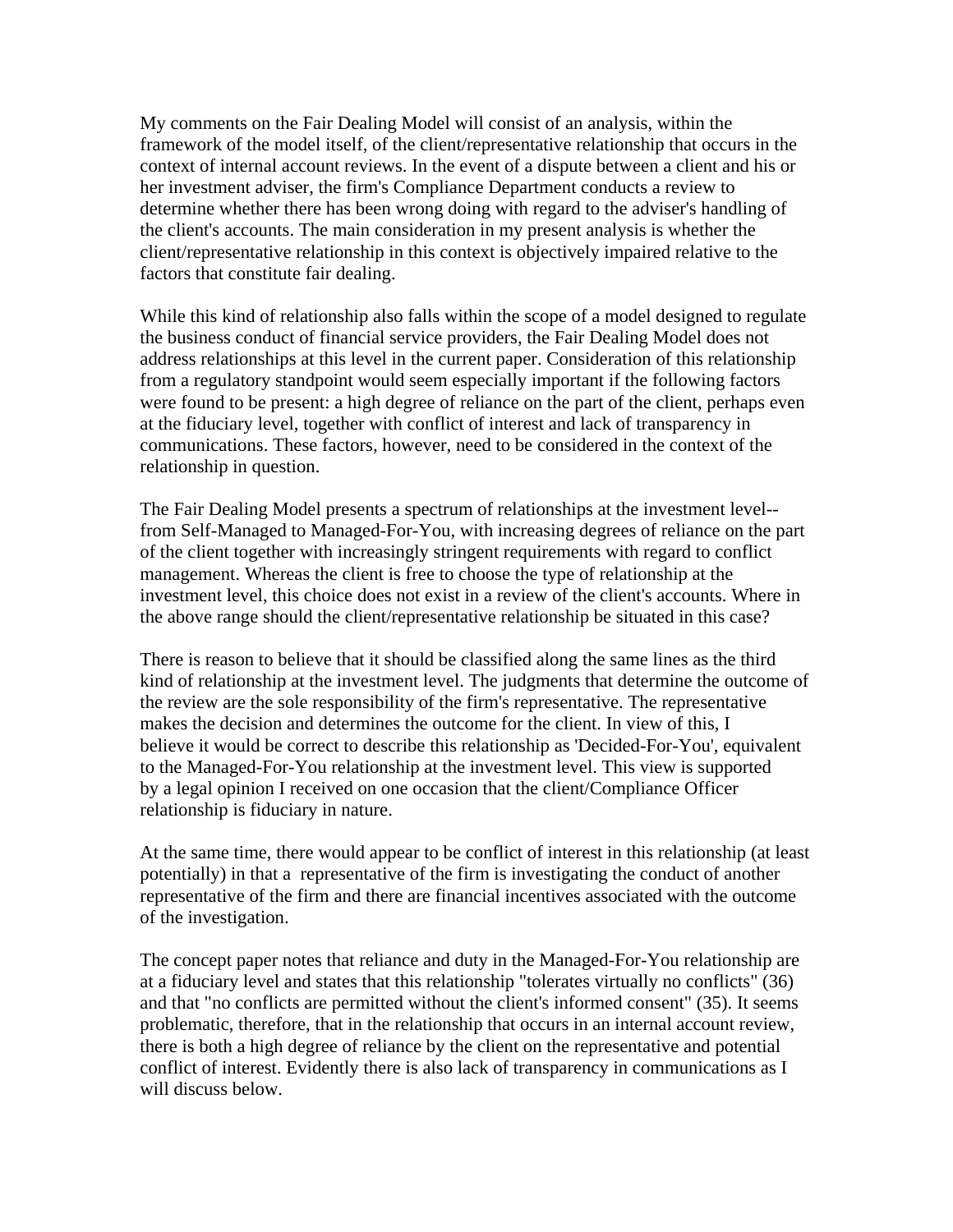One of the major goals of the Fair Dealing Model is to provide standards of business conduct that address conflicts of interest between clients and financial service providers. On p. 35 of the concept paper there is reference to "incentives," which may benefit the representative or the firm and may conflict with the interests of the client. The most obvious incentive at the investment level is profit. Obviously, in the context of an internal review of the client's accounts, the profit motive would operate in a different way than at the investment level. It would not be a question here of compensation driving behaviour, but of behaviour being driven by an interest in avoiding compensation, i.e. to the client.

The locus where interest would operate in this case is not investment advice, but the judgments made about the handling of the client's accounts. In the context of an internal review, the need to compensate the client would arise from a determination that there was evidence of wrong doing with regard to the professional services of the client's investment adviser. Conflict of interest arises in the event that such evidence is found, since there is also a financial incentive to reach a "no evidence of wrong doing" judgment.

In the Fair Dealing Model, the word "bias" is used to refer to "recommendations that are driven by compensation" (36). In the present context, bias would occur in judgments driven by aninterest in avoiding compensation, i.e. to the client. Of course, if there is no evidence of wrong doing, then a judgment that reports this will not be biased. But, where bias exists, whether it is a matter of biased advice or biased judgments, the result is a selfserving outcome motivated by profit, which harms the interests of the client. Within the framework of the current model, such dealings are determined as being objectively unfair.

Another consideration is that although conflict of interest is present, at least potentially, in an internal review, the process is represented to the client as an 'objective and impartial investigation'--as though conflict of interest either is not present or is fully managed by the firm. The word 'independent' is also used, although clearly such independence is relative as long as the review is being conducted by a representative of the firm. Considered more generally, the firm is making judgments about its own dealings under conditions where there is a financial incentive to act in its own interests. Two considerations arise from this.

Representing the account review as an 'independent, objective, and impartial investigation' inevitably positions the client in a manner that is in the interests of the firm. If the client believes that the outcome has been reached through this kind of process, then the client will be more inclined to feel that the matter has been settled and will be less likely to question the decision in further reviews, e.g. by the regulator. Nevertheless, the client is not in a position to verify that the process is objective and impartial and so really this is just a claim.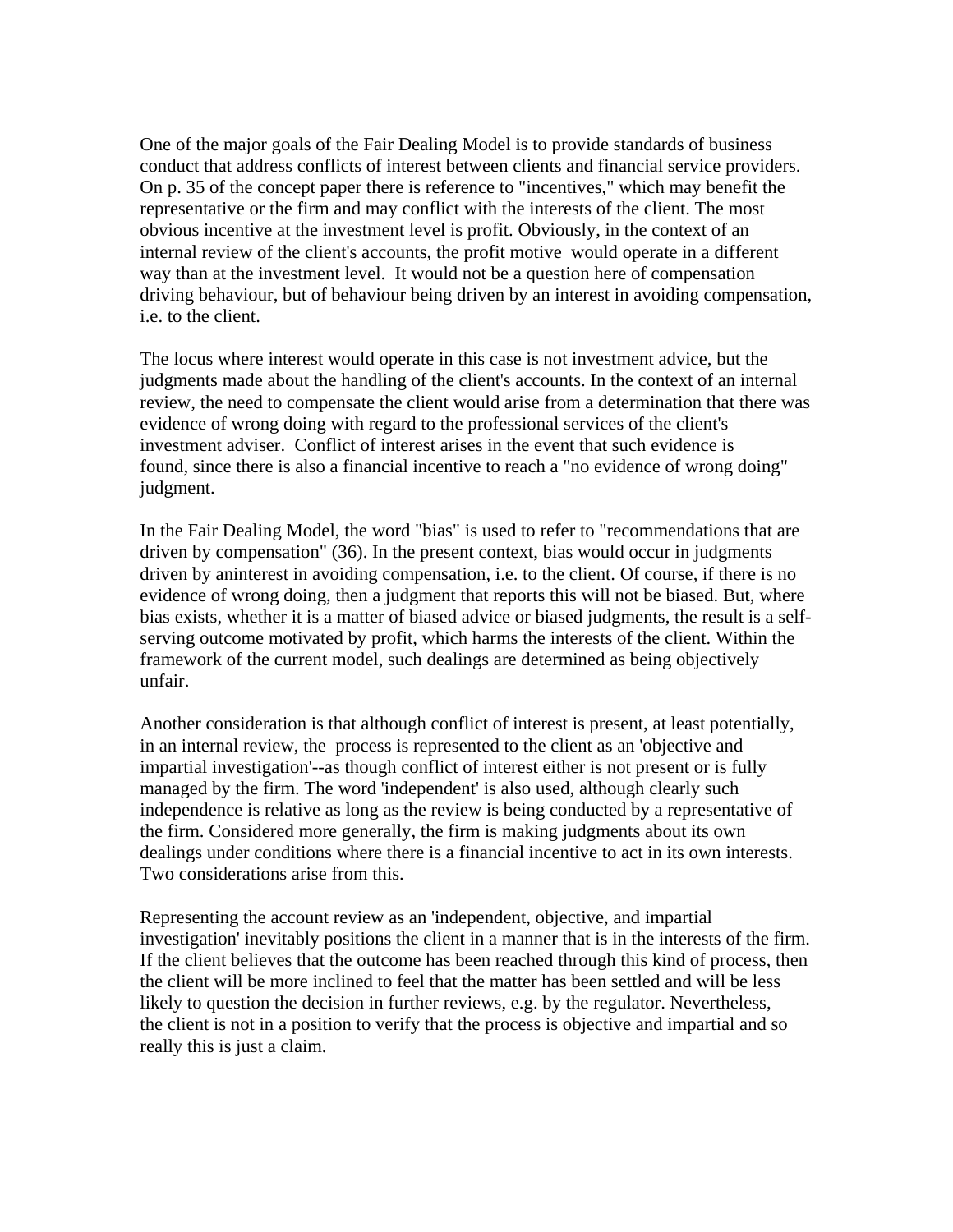Another consideration is that the construal of the process as independent, objective, and impartial, masks the conflict of interest that is potentially present in this relationship from the client. In view of this, the use of these terms could give the client a sense of assurance about the fairness of the process, which may be unwarranted.

Observing that the client remains free to accept or reject the outcome of the review process does not address the problematic aspects of this relationship. Why should the client believe that the outcome of an objective and impartial investigation is unreliable? It may be that a "no evidence of wrong doing" (hence no compensation) judgment is not to the client's liking. The question is whether clients should have reservations about relying on these judgments. Last fall, in the context of an article in the press on complaint procedures at investment firms, a lawyer made reference to the fact that firms know that many clients give up after receiving a letter from the Compliance Department denying any wrong doing. But, just giving up is not deciding properly. One concern is that it may not be possible for clients to make proper decisions about accepting or rejecting outcomes in the context of this relationship owing to a lack of transparency in the way judgments are communicated.

The concept paper states that "All dealings with retail investors should be transparent" (28). 'Transparent' and 'opaque' are metaphors with multiple applications. In the FDM, one meaning of 'transparent' refers to the provision of information relevant to making decisions about investments. It seems clear from the model that the investor's decision in the Advisory relationship is based on quite a lot of information, at least ideally, and that one purpose of the new regulations is to ensure this is provided. Moreover, conflict of interest relating to compensation is managed by disclosure requirements.

In the context of an internal account review, the only decision made by the client is whether or not to accept the outcome. The relationship with a representative at this level differs significantly from the Advisory relationship. In the latter, the investor makes the decision--in reliance on information provided by the adviser. In the Managed-For-You relationship, investment decisions are made for the investor by the adviser. Similarly, in an account review, the outcome is decided for the client by the representative. The client does not participate in making this decision, which is the sole responsibility of the representative. In the Advisory relationship, the reliance is partial, but in an account review relationship, evidently there is complete reliance on the judgment of the representative with regard to the substance of the decision. This is analogous to the reliance of the client on the adviser in the Managed-For-You relationship at the investment level.

There are disclosure requirements to manage conflict of interest at the investment level, and strict requirements in the Managed-For-You relationship. It does not appear, however, that there is any obligation or requirement on the part of the representative in an account review to disclose to the client any aspect of the decision-making process that could lead to self-serving outcomes. Obviously, if the representative was going to judge matters in a way that favoured the interests of the firm or the adviser at the expense of the client, then it would be self-defeating to disclose this to the client.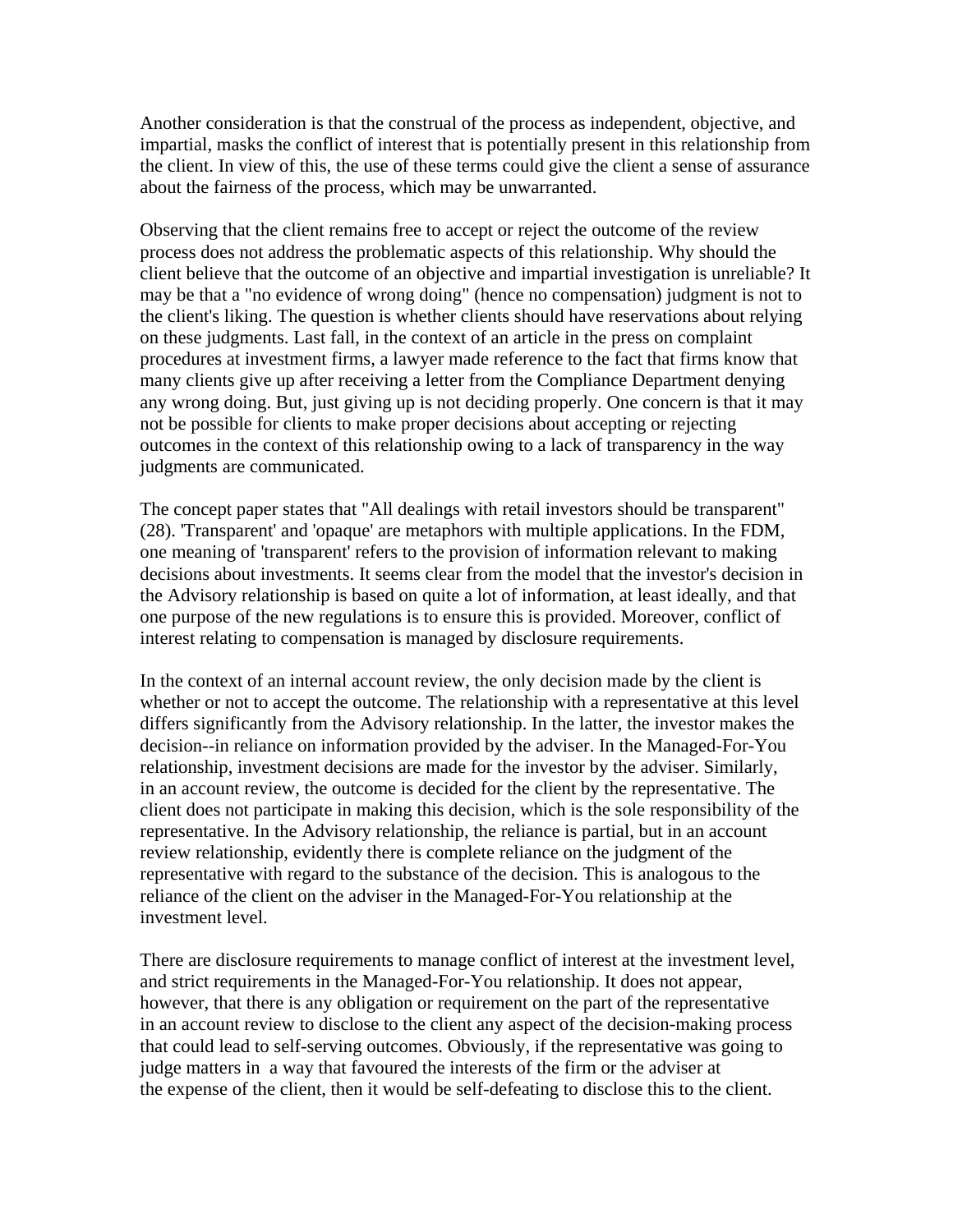The following analysis will consider the judgments made in the context of internal account reviews according to the wider scope of the meaning of 'transparency' in the Fair Dealing Model (pp. 31-2). Specifically, it will consider how judgments are communicated to the client (their form) rather than what the judgments are about (their content).

With respect to content, the judgments are about various aspects of the handling of the client's accounts by the investment adviser relative to the concerns raised by the client.

With regard to form, there are two considerations: the specific kind of judgments made in a Compliance Department review and the nature of reasoned judgments more generally (according to the general form, 'It is reasonable to believe that X, given A,B,C.').

I have had experience with three reviews of my accounts conducted by a large firm. In the context of the initial Compliance process, I requested a definition of 'compliance', noting that this was a relational term that implies 'being in accordance with.' The Compliance Officer responded:

"Our process is to review a client's concerns to ensure of compliance in accordance with both the firm's standards and those established by the Regulators, i.e. the Investment Dealers Association."

The kind of judgment involved here occurs in several areas. For example, there are compliance officers in health care who oversee the compliance of hospitals with standards pertaining to medical treatment and patient care. The following is a simple example of a compliance-type judgment in the context of the food services industry.

I recently came across a Notice of Impending Termination that had been left on the subway by a Pizza Pizza employee. The document states that on a certain day, the employee "was found eating food while on the production line of Waveside Pizza Pizza." It notes further that the conduct in question is "a food service health and safety violation" and also that it is contrary to "Park Policy and Procedure" and moreover that "it is considered theft." The document also states that in the context of the employee's training program, he would have been informed that "this behaviour is unacceptable."

This is a straightforward, objective determination of wrong doing in which there is consideration of the employee's conduct in relation to the applicable standards and regulations.

In the letters I have received at the conclusion of each review, the overall decision is formulated in terms of 'evidence of wrong doing.' On the basis of the above definition, evidence of wrong doing will consist of evidence of non-compliance relative to the applicable criteria: regulatory, institutional, and professional standards.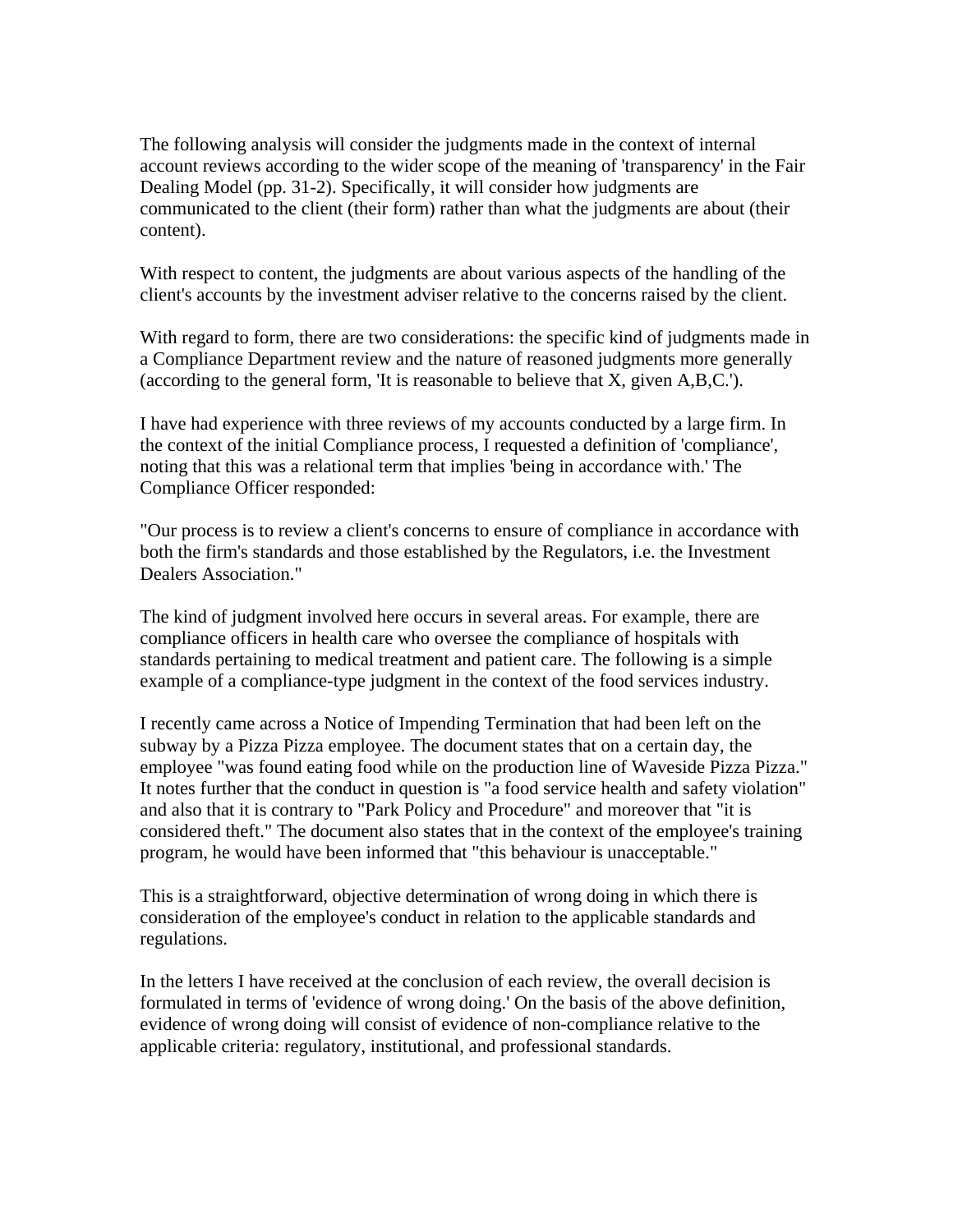In a review of the client's accounts, the role of the firm's Compliance Officer (or Ombudsman if there is a further process) is to make such judgments in an objective and impartial manner, uninfluenced by the incentive to reach an outcome that serves the interests of the firm, i.e. avoiding compensation to the client.

The main focus with regard to transparency in this context would be how the conclusions of the representative are communicated to the client. Judging by the letters I have received, as well as information from other sources, it appears that written judgments are communicated in a manner that is highly opaque. The very general "comments" in these letters do not in any way resemble compliance-type judgments as defined and illustrated above. There is little or no reference to supporting data and documents nor is there any analysis in terms of applicable standards and regulations. Overall, there is no attempt to present decisions in relation to the compliance-type judgments that supposedly were made in reaching them. Considered more generally, the opinions regarding the various matters are not presented as reasoned judgments or the grounds are inadequate. I was informed by an IDA complaints officer that this kind of response, containing highly general, unsupported opinions, is typical of Compliance Department letters.

Under the circumstances, the client has no way of verifying the soundness of the conclusions nor the fairness of the outcome. This problem may be illustrated as follows. If person A communicates to person B the judgment " $2+3=7$ " then B will have been provided with the means of verifying the sum and will be able to recognize that it is wrong. But, if A merely says "I have added two numbers and the sum is 7," then the wrongness of the sum will be undetectable. In this case, the result is communicated in a manner that is highly opaque relative to the way it has been reached. In fact, this is not disclosed at all. Based on this analysis, it is clear that communicating a decision in an account review, without disclosing how the decision was made, has the potential to mask bias and unfair outcomes from the client.

The specific meaning of transparency in this context would be 'disclosure of the grounds of judgment,' i.e. the provision of reasons, data, analysis, and reference to applicable criteria in support of judgments, ideally in a compliance-type form.

In a situation where a person was receiving a medical opinion, the transparency requirement could be less stringent because there is no incentive for a doctor to report one outcome to a patient rather than another. As the Fair Dealing Model recognizes, however, transparency issues are a consideration where advice (or in this case judgments) are subject to the influence of financial incentives.

The kind of deficiency noted above does not concern what is communicated (content), but how it is communicated (form). It therefore may be referred to as a 'formal deficiency'. The judgments in question appear to be formally inadequate not only relative to compliance-type judgments properly speaking, but also in relation to reasoned judgments more generally. With respect to the latter, there has been reference in the press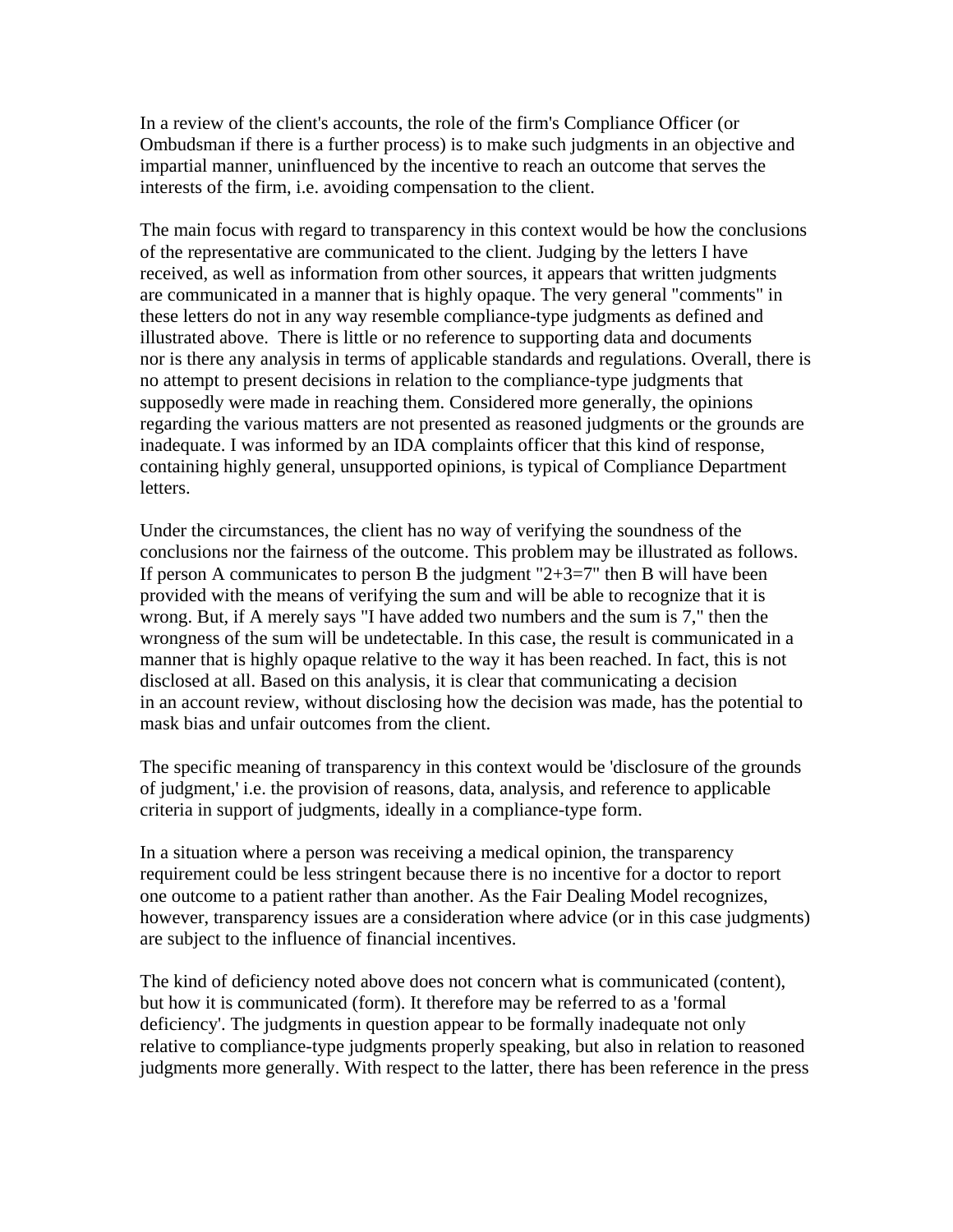recently to other occurrences of the same deficiency in a judicial context (in the article, "Back up your verdicts, judges warned in ruling," Toronto Star, May 29, 2004, A27).

The article reports that in several recent cases, lower court decisions have been overturned "because of serious deficiencies in a trial judge's ruling." It is not a question here of a discovery of new facts or evidence (which would pertain to the content of the decision). Rather, the finding is that the decisions in question were inadequately explained and hence deficient in their reasoning. The evidence in this case is the transcript of the decision.

On the basis of the written responses I have received, as well as the above information from the IDA, it appears that the judgments communicated in the context of internal account reviews have a similar formal deficiency. Reasons or grounds for opinions either are not provided or they are insufficient to allow the client to verify the soundness of the judgments and the fairness of the overall outcome.

This problem is especially acute where the Compliance Officer (or Ombudsman) does not address certain concerns or questions at all in the written response. In one of my discussions with an IDA complaints officer, I was informed that in this case the client has to take their complaint to an external agency, such as the regulator, who can access the client's file--in order to find out how a question about their accounts has been addressed by the firm's Compliance Officer. In this case, the client's question has been "addressed" in a purely internal process in which the judgment about the issue has not been disclosed to the client at all.

Lack of transparency in the way judgments are communicated makes it necessary for the client to depend on the representative in accepting decisions. This is analogous to accepting a view about a matter on the basis of 'expert opinion'. In this case, one does not hold the view on the basis of one's own reasoning or because one has verified the reasoning of another. Rather, one accepts the opinion on the basis of reliance on the authority and expertise of the other person. It seems that such acceptance would be problematic in a relationship where there was no provision to manage conflict of interest.

The danger of harm in this context is analogous to the danger of harm in a judicial setting where improperly reasoned judgments can mask the miscarriage of justice. In overturning a recent trial decision (as reported in the above article), Justice John Laskin questioned the reliability of conclusions where supporting reasons were inadequate. It seems clear from the mathematical example, above, that in such cases the conclusion could be right- or, it could be wrong. But, if the conclusion is wrong, this will not be apparent because its wrongness will be concealed by the fact that it has not been explained. This is clearly illustrated by the example, "I have added two numbers and the sum is 7." The reasoning is not provided and so the conclusion is unreliable. As Plato would say, the opinion is not 'tied down' with the reason why (logos) and hence is unstable (it could be right or wrong).

If inadequately reasoned trial judgments can mask wrongful convictions and acquittals then, analogously, inadequately reasoned judgments in account reviews can mask biased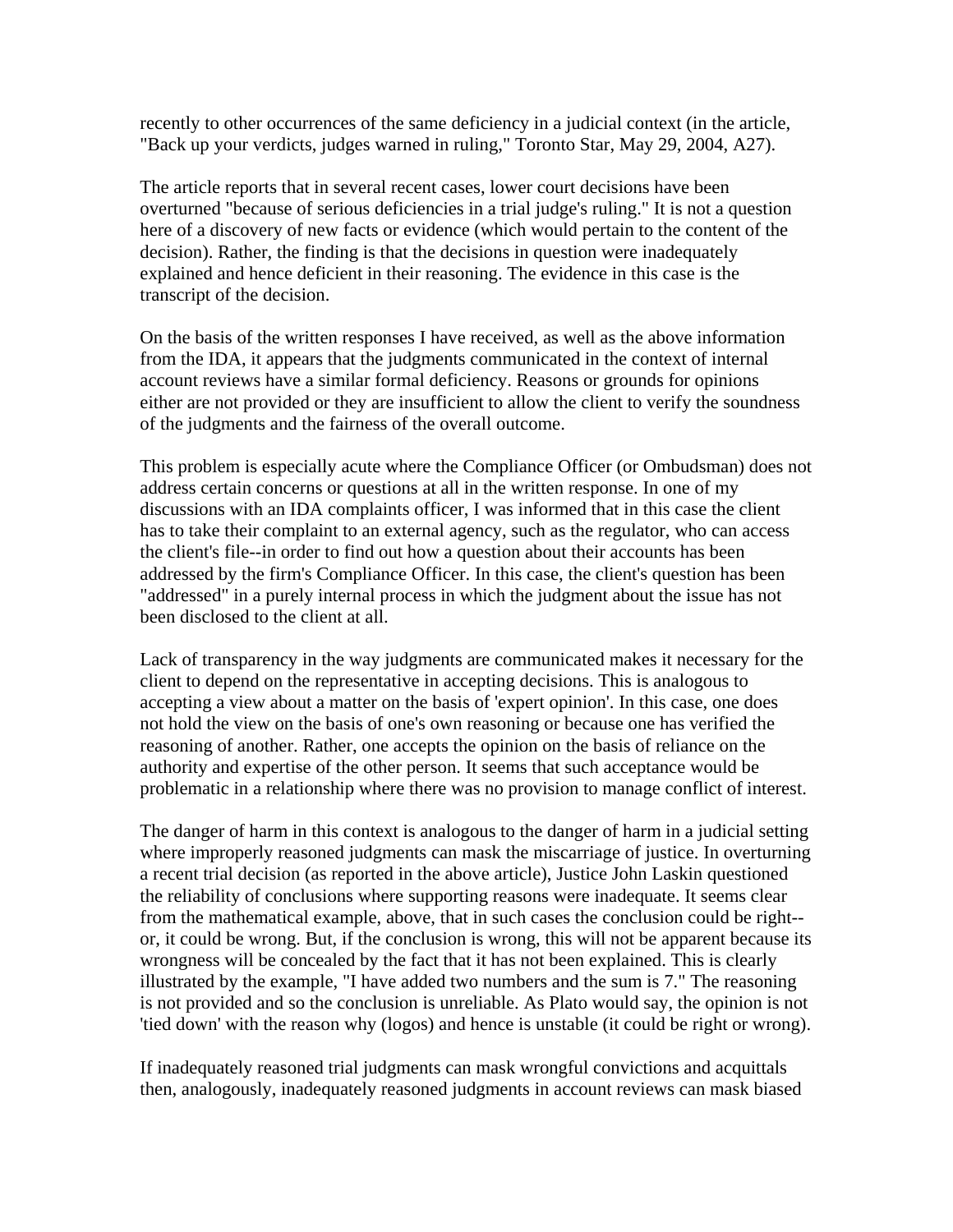and unfair outcomes. This kind of transparency problem would be more pressing where there was a high degree of reliance on the part of the client as well as conflict of interest.

There are a number of reasons, therefore, to regard the client/ representative relationship in the context of internal account reviews as being problematic. The representative has sole responsibility for determining the outcome in this relationship. In view of this, the relationship may be characterized as 'Decided-For-You'. There is potential conflict of interest in that "no evidence of wrong doing" judgments are associated with financial incentives. This conflict of interest is masked, but not managed, by referring to the review process as an independent, objective, and impartial investigation. Using these terms leads the client to view the outcome as fair, yet the client is unable to verify this. The way the decision is communicated to the client does not reflect the compliancetype judgments that supposedly were made in reaching it. More generally, the comments and opinions presented in the written response are inadequately reasoned. This lack of transparency can mask biased judgments and unfair outcomes from the client.

I can appreciate that one of the goals of the Fair Dealing Model is to reduce the number of disputes by regulating relationships at the investment level. Nevertheless, it seems clear that regulating conflict of interest at this level will not per se manage conflict of interest in the context of internal account reviews.

While the client remains free to accept or reject the outcome of these reviews, the client's decision in this regard is not adequately supported by information provided by the representative in the written response. Nor, in my experience, was there any opportunity for discussion or clarification. Even where this is available, if the client's interests have not been properly considered in the judgments that have been made, the client would have to be able to discern this and ask the right questions. It seems problematic to expect that clients should have to defend their interests in this way.

My analysis of this relationship within the framework of the Fair Dealing Model indicates that clients are accepting formally opaque judgments about their accounts in a relationship where there is a high degree of reliance on the decision of the representative together with unmanaged conflict of interest. In view of this, it appears that the relationship in question is objectively impaired relative to the factors that constitute fair dealing. Since clients are vulnerable to harm in such relationships, I believe there are strong reasons for the Ontario Securities Commission to consider stricter standards of business conduct for firms that provide these services.

Although the outcome of my analysis is negative with respect to the relationship in question, it has confirmed the theoretical value of the Fair Dealing Model itself. Working within the framework of the theory, it has been possible to apply the concepts and core principles of the model to considering a further relationship that is not explicitly analyzed in the present concept paper. It has been possible, on this basis, to assess the fairness of business conduct in this relationship in an objective manner and in principle.